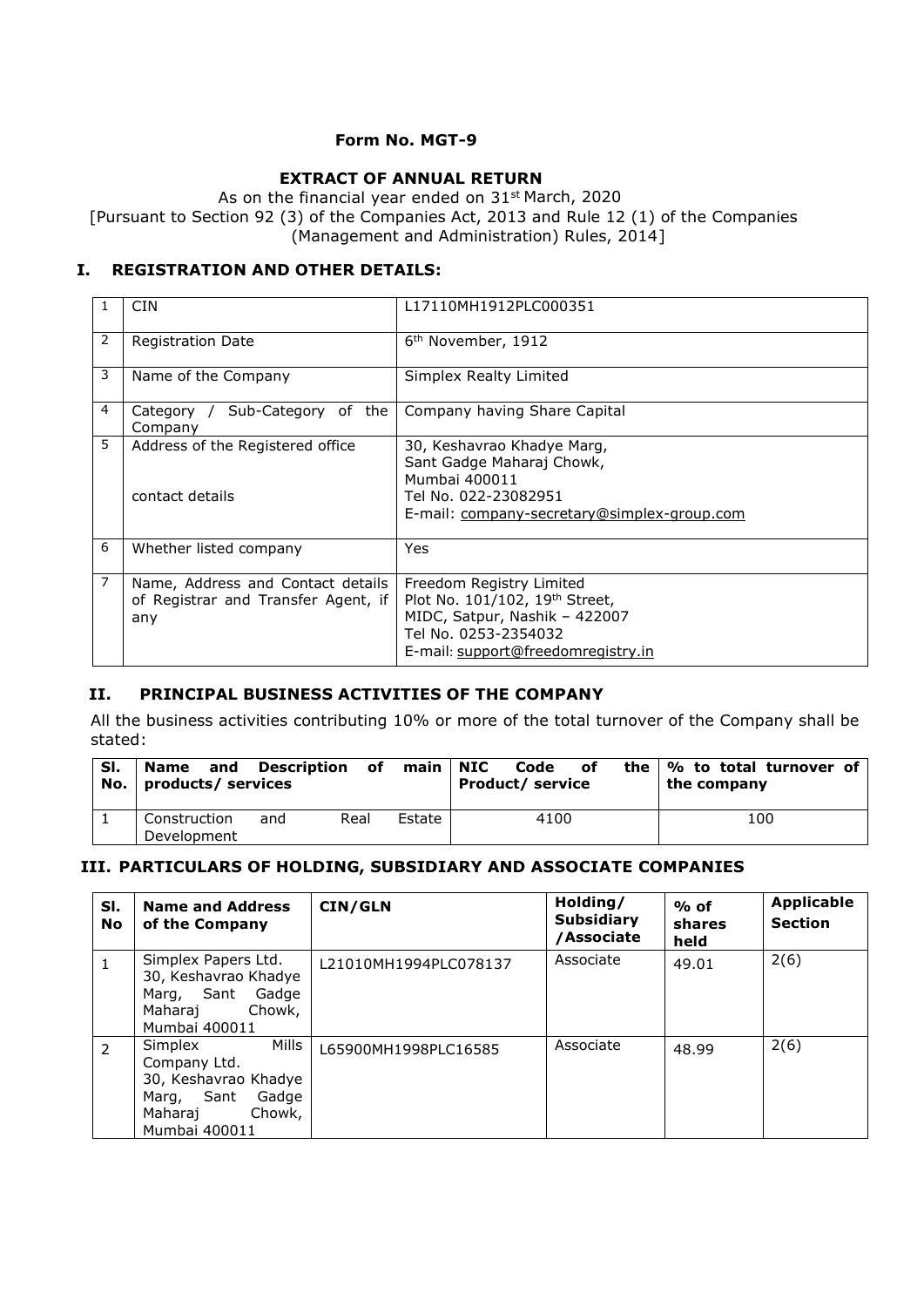# **IV. SHAREHOLDING PATTERN (Equity Share Capital Breakup as percentage of Total Equity)**

# **i. Category-wise Shareholding**

| SI.<br><b>No</b>                           | Catego<br>ry of<br><b>Shareh</b><br>olders | No. of Shares held at the beginning of the<br>year<br>(As on 01.04.2019) |                          |                          | No. of Shares held at the end of the year<br>(As on 31.03.2020) |                          | $\mathbf{O}/\mathbf{O}$<br>Chan<br>ge<br>durin<br>g<br>the<br>year |                          |                                                              |      |
|--------------------------------------------|--------------------------------------------|--------------------------------------------------------------------------|--------------------------|--------------------------|-----------------------------------------------------------------|--------------------------|--------------------------------------------------------------------|--------------------------|--------------------------------------------------------------|------|
|                                            |                                            | <b>Demat</b>                                                             | <b>Physical</b>          | <b>Total</b>             | $%$ of<br><b>Total</b><br><b>Share</b><br>s                     | <b>Demat</b>             | <b>Physical</b>                                                    | <b>Total</b>             | $\frac{1}{\sqrt{6}}$ of<br><b>Total</b><br><b>Share</b><br>s |      |
| A                                          | Promo<br>ters                              |                                                                          |                          |                          |                                                                 |                          |                                                                    |                          |                                                              |      |
| (1)                                        | Indian                                     |                                                                          |                          |                          |                                                                 |                          |                                                                    |                          |                                                              |      |
| a                                          | Individu<br>al/ HUF                        | 259661                                                                   |                          | $-259661$                | 8.68                                                            | 276643                   |                                                                    | $-276643$                | 9.25                                                         | 0.57 |
| $\mathsf b$                                | Central<br>Govt.                           |                                                                          |                          |                          |                                                                 | -                        | $\qquad \qquad \blacksquare$                                       | $\overline{\phantom{a}}$ | $\overline{\phantom{a}}$                                     |      |
| $\mathsf{c}$                               | State<br>Govt.                             |                                                                          |                          |                          |                                                                 | $\overline{\phantom{a}}$ | $\overline{\phantom{a}}$                                           | $\blacksquare$           | $\overline{\phantom{a}}$                                     |      |
| $\sf d$                                    | <b>Bodies</b><br>Corpora<br>te             | 1342163                                                                  | $\blacksquare$           | 1342163                  | 44.87                                                           | 1342163                  | $\bar{\mathcal{L}}$                                                | 1342163                  | 44.87                                                        |      |
| $\mathsf{e}% _{t}\left( t\right)$          | <b>Banks</b><br>/FI                        |                                                                          |                          |                          |                                                                 | $\overline{\phantom{a}}$ | $\overline{\phantom{a}}$                                           | $\overline{\phantom{a}}$ | $\overline{\phantom{a}}$                                     |      |
| $\mathsf f$                                | Any<br>other                               |                                                                          |                          |                          |                                                                 | $\overline{\phantom{a}}$ | $\qquad \qquad \blacksquare$                                       | $\blacksquare$           | $\blacksquare$                                               |      |
|                                            | Sub-Total A(1)                             | 1601824                                                                  | $\overline{\phantom{a}}$ | 1601824                  | 53.55                                                           | 1618806                  | $\overline{\phantom{a}}$                                           | 1618806                  | 54.12                                                        | 0.57 |
| (2)                                        | Foreign                                    |                                                                          |                          |                          |                                                                 |                          |                                                                    |                          |                                                              |      |
| a                                          | $NRIs -$<br>Individu<br>als                | -                                                                        | $\blacksquare$           | -                        | $\blacksquare$                                                  | -                        | $\blacksquare$                                                     | -                        | -                                                            |      |
| $\overline{b}$                             | Others -<br>Individu<br>als                |                                                                          |                          |                          |                                                                 |                          |                                                                    |                          |                                                              |      |
| $\mathsf{C}$                               | <b>Bodies</b><br>Corpora<br>te             | $\blacksquare$                                                           | -                        | $\overline{\phantom{a}}$ | $\overline{\phantom{a}}$                                        | $\overline{\phantom{a}}$ | $\blacksquare$                                                     | $\overline{\phantom{a}}$ | $\overline{\phantom{a}}$                                     |      |
| $\sf d$                                    | Banks/<br>FI                               | $\overline{\phantom{a}}$                                                 | $\overline{\phantom{a}}$ | $\overline{\phantom{a}}$ | $\blacksquare$                                                  |                          | $\blacksquare$                                                     | $\blacksquare$           | $\overline{\phantom{a}}$                                     |      |
| $\mathsf{e}% _{0}\left( \mathsf{e}\right)$ | Any<br>Other                               | $\overline{\phantom{a}}$                                                 | ۰                        | $\overline{\phantom{a}}$ | ۰                                                               | $\overline{\phantom{a}}$ | $\blacksquare$                                                     | $\blacksquare$           | $\blacksquare$                                               |      |
| Sub-Total A<br>(2):                        |                                            | $\overline{\phantom{a}}$                                                 | -                        | $\overline{\phantom{a}}$ |                                                                 | $\overline{\phantom{a}}$ | $\blacksquare$                                                     | $\overline{\phantom{a}}$ | $\overline{\phantom{a}}$                                     |      |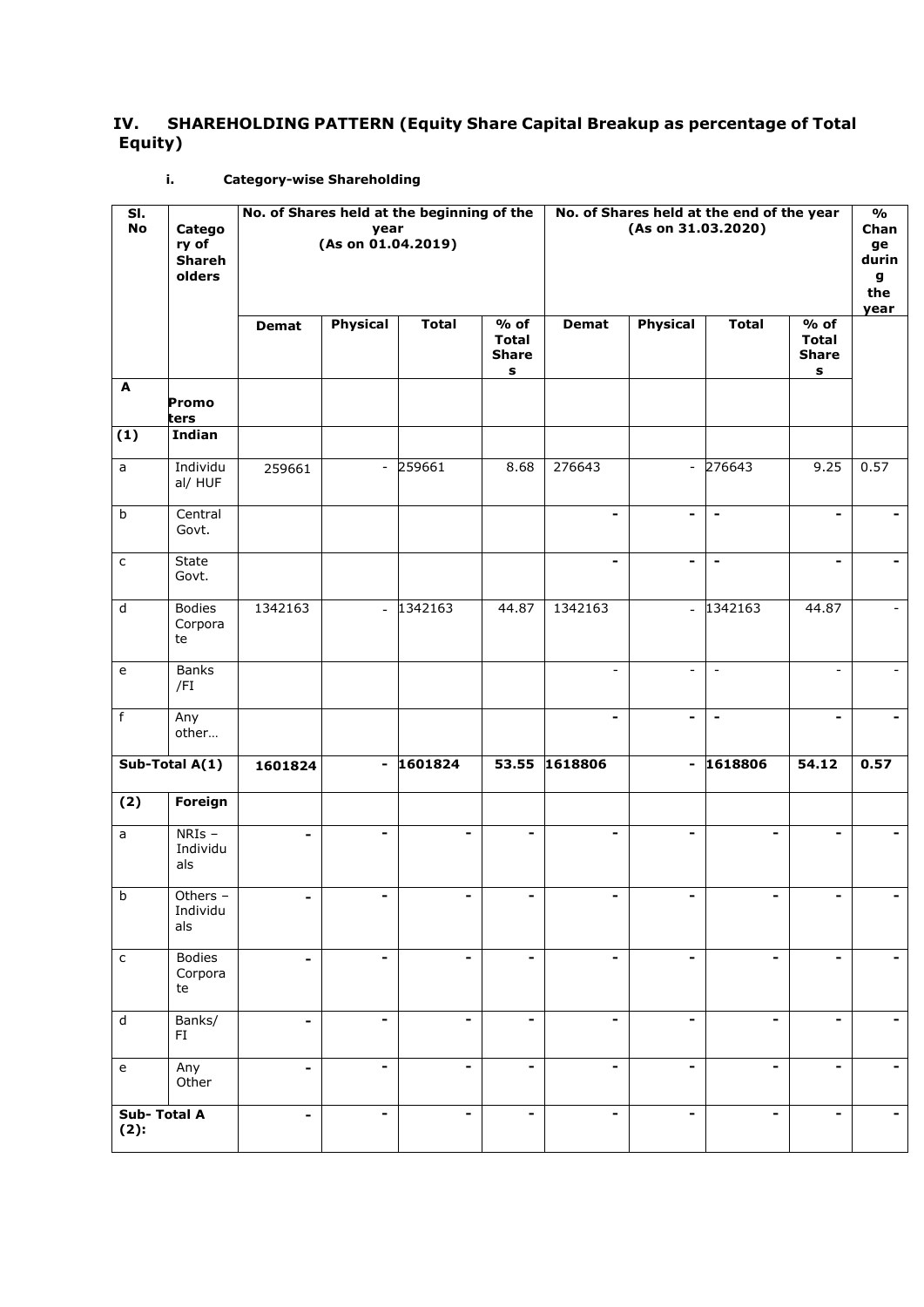| <b>Total</b>                      |                         | 1601824                  | $\overline{\phantom{a}}$       | 1601824                                |                         | 53.55 1618806                | $\overline{\phantom{a}}$ | 1618806                                   | 54.12                    | 0.57          |
|-----------------------------------|-------------------------|--------------------------|--------------------------------|----------------------------------------|-------------------------|------------------------------|--------------------------|-------------------------------------------|--------------------------|---------------|
| <b>Promoters</b>                  | Shareholding of         |                          |                                |                                        |                         |                              |                          |                                           |                          |               |
| $(A)=A(1)$                        | +                       |                          |                                |                                        |                         |                              |                          |                                           |                          |               |
| A(2)                              |                         |                          |                                |                                        |                         |                              |                          |                                           |                          |               |
| $\, {\bf B}$                      | <b>Public</b>           |                          |                                |                                        |                         |                              |                          |                                           |                          |               |
|                                   | <b>Shareh</b>           |                          |                                |                                        |                         |                              |                          |                                           |                          |               |
|                                   | olding                  |                          |                                |                                        |                         |                              |                          |                                           |                          |               |
|                                   |                         |                          |                                |                                        |                         |                              |                          |                                           |                          |               |
| (1)                               | <b>Instituti</b>        |                          |                                |                                        |                         |                              |                          |                                           |                          |               |
|                                   | ons                     |                          |                                |                                        |                         |                              |                          |                                           |                          |               |
| $\mathsf a$                       | Mutual                  | $\blacksquare$           | 400                            | 400                                    | 0.01                    | $\overline{\phantom{a}}$     | 400                      | 400                                       | 0.01                     | 0.00          |
|                                   | Fund /                  |                          |                                |                                        |                         |                              |                          |                                           |                          |               |
|                                   | UTI                     |                          |                                |                                        |                         |                              |                          |                                           |                          |               |
| $\sf b$                           | Banks /                 | $\blacksquare$           | 9046                           | 9046                                   | 0.30                    | $\overline{\phantom{a}}$     | 4087                     | 4087                                      | 0.14                     | $-0.16$       |
|                                   | FI                      |                          |                                |                                        |                         |                              |                          |                                           |                          |               |
|                                   |                         |                          |                                |                                        |                         |                              |                          |                                           |                          |               |
| $\mathsf{C}$                      | Central                 | 517                      | $\blacksquare$                 | 517                                    | 0.02                    | $\overline{\phantom{a}}$     | $\blacksquare$           | $\overline{\phantom{a}}$                  | $\blacksquare$           | $-0.02$       |
|                                   | Govt.                   |                          |                                |                                        |                         |                              |                          |                                           |                          |               |
| $\mathsf{d}$                      | State                   | $\overline{\phantom{a}}$ | $\overline{\phantom{a}}$       | $\qquad \qquad \blacksquare$           |                         | $\overline{\phantom{0}}$     | $\overline{\phantom{a}}$ | $\overline{\phantom{a}}$                  | $\overline{\phantom{a}}$ |               |
|                                   | Govt.(s)                |                          |                                |                                        |                         |                              |                          |                                           |                          |               |
| $\mathsf{e}% _{t}\left( t\right)$ | Venture                 | $\overline{\phantom{0}}$ | $\blacksquare$                 | $\overline{\phantom{a}}$               | -                       | $\overline{\phantom{a}}$     | $\blacksquare$           | $\blacksquare$                            | $\overline{\phantom{a}}$ |               |
|                                   | Capital                 |                          |                                |                                        |                         |                              |                          |                                           |                          |               |
|                                   | Funds                   |                          |                                |                                        |                         |                              |                          |                                           |                          |               |
| $\overline{f}$                    |                         | 689694                   | $\overline{\phantom{a}}$       | 689694                                 | 23.06                   | 598654                       | $\sim$                   | 598954                                    | 20.01                    | $-3.05$       |
|                                   | Insuran                 |                          |                                |                                        |                         |                              |                          |                                           |                          |               |
|                                   | ce                      |                          |                                |                                        |                         |                              |                          |                                           |                          |               |
|                                   | Compan<br>ies           |                          |                                |                                        |                         |                              |                          |                                           |                          |               |
|                                   |                         |                          |                                |                                        |                         |                              |                          |                                           |                          |               |
| $\mathsf g$                       | FIIs                    | $\overline{\phantom{a}}$ | $\blacksquare$                 | $\overline{\phantom{0}}$               | $\blacksquare$          | $\overline{\phantom{a}}$     | $\blacksquare$           | $\overline{\phantom{a}}$                  | $\blacksquare$           |               |
| h                                 | Foreign                 | $\blacksquare$           | $\overline{\phantom{a}}$       | $\overline{\phantom{0}}$               | -                       | $\qquad \qquad \blacksquare$ | $\blacksquare$           | $\blacksquare$                            | $\blacksquare$           |               |
|                                   | Venture                 |                          |                                |                                        |                         |                              |                          |                                           |                          |               |
|                                   | Capital<br>Funds        |                          |                                |                                        |                         |                              |                          |                                           |                          |               |
|                                   |                         |                          |                                |                                        |                         |                              |                          |                                           |                          |               |
| $\mathbf{i}$                      | Others                  |                          |                                |                                        |                         |                              |                          |                                           |                          |               |
|                                   | (specify                |                          |                                |                                        |                         |                              |                          |                                           |                          |               |
|                                   |                         |                          |                                |                                        |                         |                              |                          |                                           |                          |               |
|                                   | Sub-Total $B(1)$ :      | 690211                   | 9446                           | 699657                                 | 23.39                   | 598654                       | 4487                     | 603141                                    | 20.16                    | $-3.23$       |
| Sr.                               | Catego                  |                          |                                | No. of Shares held at the beginning of |                         |                              |                          | No. of Shares held at the end of the year |                          | $\frac{1}{2}$ |
| <b>No</b>                         | ry of                   |                          | the year<br>(As on 01.04.2019) |                                        |                         |                              | (As on 31.03.2020)       |                                           |                          | Chan          |
|                                   | <b>Shareh</b><br>olders |                          |                                |                                        |                         |                              |                          |                                           |                          | ge<br>durin   |
|                                   |                         |                          |                                |                                        |                         |                              |                          |                                           |                          | g             |
|                                   |                         |                          |                                |                                        |                         |                              |                          |                                           |                          | the           |
|                                   |                         | <b>Demat</b>             | Physical                       | <b>Total</b>                           | $\frac{1}{\sqrt{6}}$ of | <b>Demat</b>                 | <b>Physical</b>          | <b>Total</b>                              | $%$ of                   | year          |
|                                   |                         |                          |                                |                                        | <b>Total</b>            |                              |                          |                                           | <b>Total</b>             |               |
|                                   |                         |                          |                                |                                        | <b>Share</b>            |                              |                          |                                           | <b>Share</b>             |               |
| $\overline{(2)}$                  | <b>Non</b>              |                          |                                |                                        | $\mathbf s$             |                              |                          |                                           | s                        |               |
|                                   | $\qquad \qquad -$       |                          |                                |                                        |                         |                              |                          |                                           |                          |               |
|                                   | Instit                  |                          |                                |                                        |                         |                              |                          |                                           |                          |               |
|                                   | ution<br>s              |                          |                                |                                        |                         |                              |                          |                                           |                          |               |
|                                   |                         |                          |                                |                                        |                         |                              |                          |                                           |                          |               |
| a                                 | <b>Bodie</b>            |                          |                                |                                        |                         |                              |                          |                                           |                          |               |
|                                   | s                       |                          |                                |                                        |                         |                              |                          |                                           |                          |               |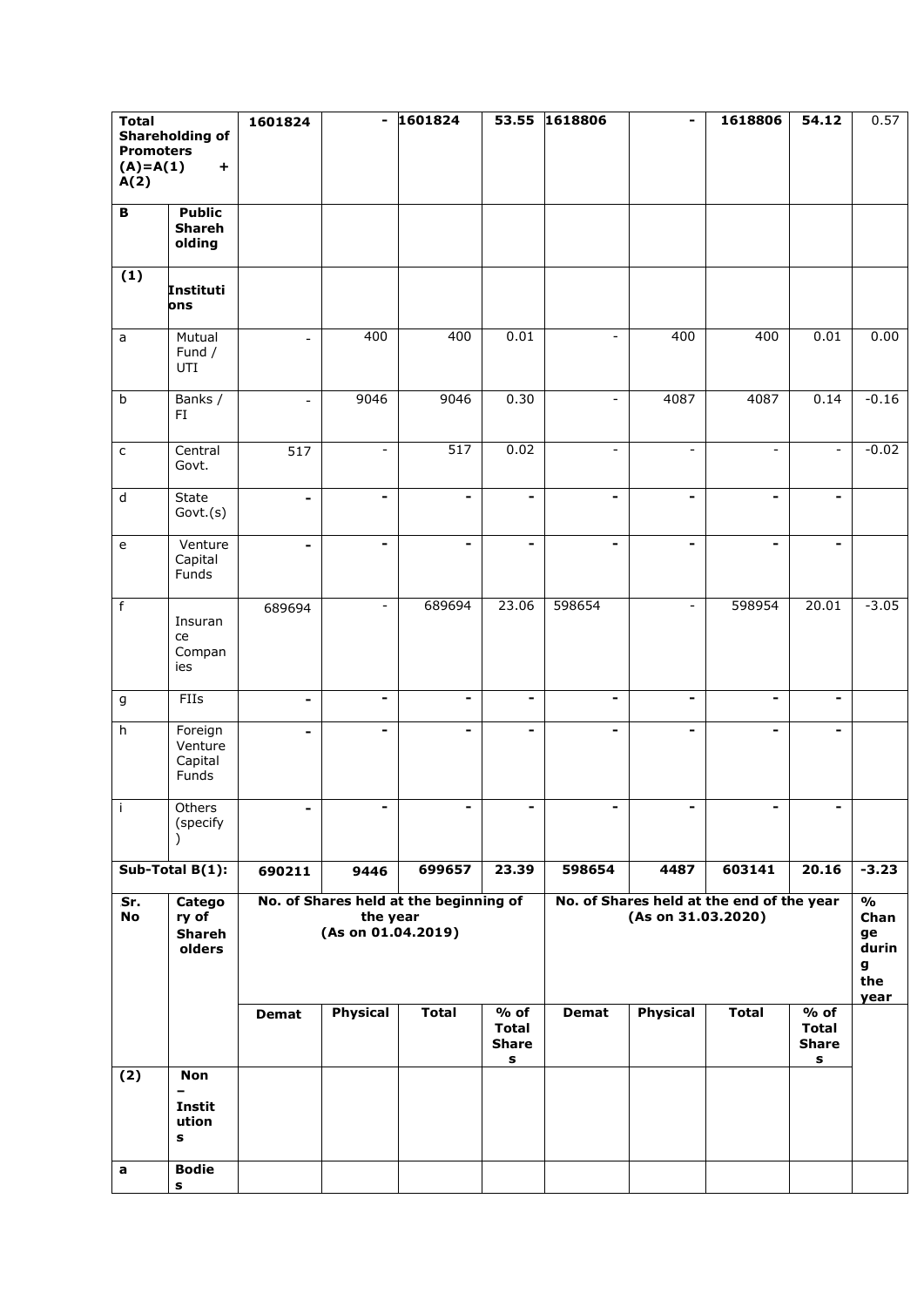|                                                                | Corpo<br>rate                                                                                                               |                          |                          |                          |                          |                          |                          |                          |                          |         |
|----------------------------------------------------------------|-----------------------------------------------------------------------------------------------------------------------------|--------------------------|--------------------------|--------------------------|--------------------------|--------------------------|--------------------------|--------------------------|--------------------------|---------|
| $\mathbf{i}$                                                   | Indi<br>an                                                                                                                  | 56094                    | 2871                     | 58965                    | 1.97                     | 114468                   | 2684                     | 117152                   | 3.92                     | 1.95    |
| ii.                                                            | Ove<br>rseas                                                                                                                | $\overline{\phantom{a}}$ | $\blacksquare$           | $\overline{\phantom{a}}$ | $\overline{\phantom{a}}$ | $\overline{\phantom{a}}$ | $\overline{\phantom{a}}$ | $\blacksquare$           | $\overline{\phantom{a}}$ | $\sim$  |
| b                                                              | <b>Individ</b><br>uals                                                                                                      |                          |                          |                          |                          |                          |                          |                          |                          |         |
| j.                                                             | Individu<br>al<br>Shareho<br>Iders<br>holding<br>nominal<br>share<br>capital<br>upto ₹1<br>lakh                             | 327580                   | 128317                   | 455897                   | 15.24                    | 320611                   | 120166                   | 440777                   | 14.73                    | $-0.51$ |
| $\overline{\mathbf{ii}}$                                       | Individu<br>al<br>Shareho<br>Iders<br>holding<br>nominal<br>share<br>capital<br>in<br>excess<br>of $\overline{z}$ 1<br>lakh | 60183                    | $\overline{\phantom{a}}$ | 60183                    | 2.01                     | 82803                    | $\overline{\phantom{a}}$ | 82803                    | 2.77                     | 0.76    |
| $\mathbf c$                                                    | Others,<br>if<br>specify<br>(HUF,<br>Clearing<br>Member<br>s,<br>Foreign<br>National<br>s, NRI,<br>Trust)                   | 114481                   | 375                      | 114856                   | 3.84                     | 128350                   | 353                      | 128703                   | 4.30                     | 0.46    |
| Sub - Total<br>(B)(2)                                          |                                                                                                                             | 558338                   | 131563                   | 689901                   | 23.06                    | 646232                   | 123203                   | 769435                   | 25.72                    | 2.66    |
| <b>Total Public</b><br>Shareholding<br>$(B)=(B)(1)+$<br>(B)(2) |                                                                                                                             | 1248549                  | 141009                   | 1389558                  | 46.45                    | 1244886                  | 127690                   | 1372576                  | 45.88                    | 0.57    |
| C. Share held<br>by Custodian<br>for GDRs &<br><b>ADRs</b>     |                                                                                                                             |                          |                          |                          |                          | $\blacksquare$           | $\blacksquare$           | $\overline{\phantom{0}}$ | ۰.                       |         |
| <b>Grand Total</b><br>$(A+B+C)$                                |                                                                                                                             | 2850373                  | 141009                   | 2991382                  | 100                      | 2863692                  | 127690                   | 2991382                  | 100                      | 0.00    |

# **ii. Shareholding of Promoters**

| <b>Shareholders</b> | Shareholding at the   | Shareholding at the end of the |  |
|---------------------|-----------------------|--------------------------------|--|
| Name                | beginning of the year | vear                           |  |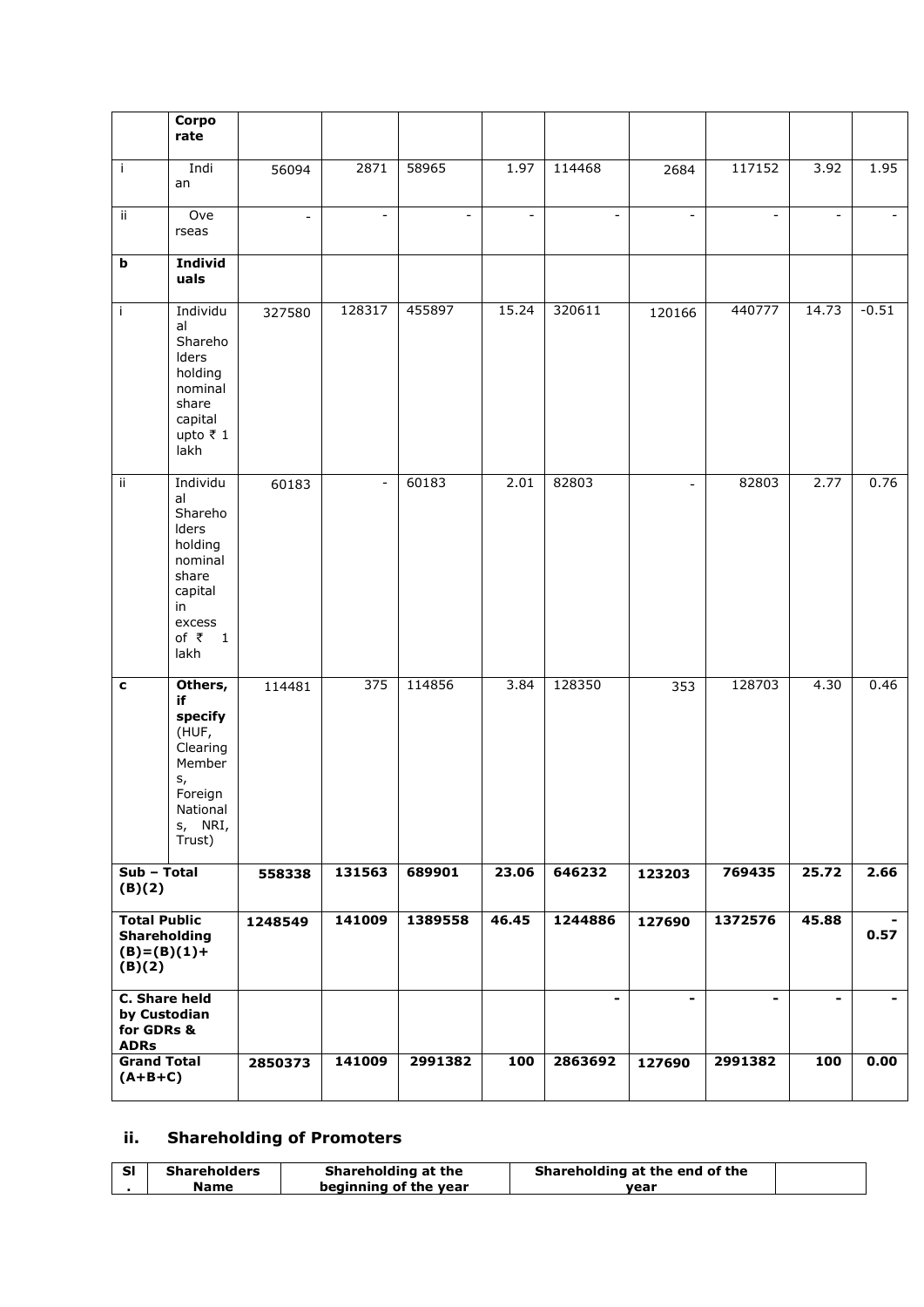| N            |                                               |                         | (As on 01.04.2019)                                          |                                                                                               | (As on 31.03.2020)      |                                                                |                                                                                                     | % Change                                     |
|--------------|-----------------------------------------------|-------------------------|-------------------------------------------------------------|-----------------------------------------------------------------------------------------------|-------------------------|----------------------------------------------------------------|-----------------------------------------------------------------------------------------------------|----------------------------------------------|
| $\mathbf{o}$ |                                               | No. of<br><b>Shares</b> | $\frac{0}{0}$<br>of<br>total<br>shares of<br>the<br>Company | $\frac{0}{0}$<br>of<br><b>Shares</b><br>Pledge<br>d /<br>encum<br>bered<br>to total<br>shares | No. of<br><b>Shares</b> | of<br>$\frac{1}{2}$<br>total<br>of<br>shares<br>the<br>Company | $\frac{0}{0}$<br>of<br><b>Shares</b><br>Pledged<br>$\prime$<br>encumb<br>ered to<br>total<br>shares | in<br>Shareholdi<br>during<br>ng<br>the year |
| A            | <b>Individual</b>                             |                         |                                                             |                                                                                               |                         |                                                                |                                                                                                     |                                              |
| a            | Nandan Damani                                 | 120587                  | 4.03                                                        | $\equiv$                                                                                      | 125316                  | 4.19                                                           | $\overline{\phantom{a}}$                                                                            | 0.16                                         |
| $\mathbf b$  | Nandan Damani<br><b>HUF</b>                   | 300                     | 0.01                                                        | $\overline{\phantom{a}}$                                                                      | 300                     | 0.01                                                           | $\overline{a}$                                                                                      | 0.0                                          |
| C            | Kamladevi<br>Devratan Bagri                   | 33                      | $\overline{\phantom{a}}$                                    | $\overline{a}$                                                                                | 33                      | $\overline{a}$                                                 | ÷,                                                                                                  |                                              |
| d            | Nalini Somany                                 | 511                     | 0.02                                                        | $\overline{\phantom{a}}$                                                                      | 511                     | 0.02                                                           | $\overline{\phantom{a}}$                                                                            |                                              |
| e            | Sanjay N Damani                               | 61553                   | 2.06                                                        | $\equiv$                                                                                      | 68731                   | 2.30                                                           | $\blacksquare$                                                                                      | 0.24                                         |
| f            | Shashi A Patodia                              | 24691                   | 0.83                                                        | $\overline{\phantom{a}}$                                                                      | 29766                   | 1.00                                                           | $\overline{\phantom{a}}$                                                                            | 0.17                                         |
| g            | Shreelekha N<br>Damani                        | 51936                   | 1.74                                                        | $\overline{\phantom{0}}$                                                                      | 51936                   | 1.74                                                           | $\blacksquare$                                                                                      |                                              |
| h.           | Sumita Somany                                 | 50                      | $\blacksquare$                                              | $\overline{\phantom{a}}$                                                                      | 50                      | ÷                                                              | $\blacksquare$                                                                                      |                                              |
| B            | <b>Bodies</b><br>Corporate                    |                         |                                                             |                                                                                               |                         |                                                                |                                                                                                     |                                              |
| a            | Lucky<br>Vyapaar<br>and Holdings Pvt.<br>Ltd. | 743040                  | 24.84                                                       | $\overline{\phantom{a}}$                                                                      | 743040                  | 24.84                                                          | $\overline{\phantom{0}}$                                                                            |                                              |
| b            | <b>New Textiles LLP</b>                       | 599123                  | 20.02                                                       | ۰                                                                                             | 599123                  | 20.03                                                          | $\blacksquare$                                                                                      |                                              |
|              | Total $(A+B)$                                 | 1601824                 | 53.55                                                       | -                                                                                             | 1618806                 | 54.12                                                          | -                                                                                                   | 0.57                                         |

# **iii. Change in Promoters' Shareholding (Please specify, if there is no change)**

| Sr.<br>No.   | <b>Shareholder's Name</b>          |                          | Shareholding at the<br>beginning of the year<br>(As on 01.04.2019) | <b>Cumulative</b><br>Shareholding during the<br>year<br>(From 01.04.2019 to<br>31.03.2020) |                                           |  |
|--------------|------------------------------------|--------------------------|--------------------------------------------------------------------|--------------------------------------------------------------------------------------------|-------------------------------------------|--|
|              |                                    | No. of<br><b>Shares</b>  | % of total<br>shares<br>of<br>the<br>Company                       | No. of<br><b>Shares</b>                                                                    | % of total<br>shares of<br>the<br>Company |  |
| $\mathbf{1}$ | Nandan Damani                      |                          |                                                                    |                                                                                            |                                           |  |
|              | At the Beginning of the year<br>a. | 120587                   | 4.03                                                               | $\qquad \qquad -$                                                                          |                                           |  |
|              | Changes during the year<br>b.      |                          |                                                                    |                                                                                            |                                           |  |
|              | <b>Date</b><br>Reason              |                          |                                                                    |                                                                                            |                                           |  |
|              | 20.09.2019<br>Buy                  | 4729                     | 0.16                                                               | ۰                                                                                          |                                           |  |
|              | c. At the end of the year          | $\overline{\phantom{a}}$ | -                                                                  | 125316                                                                                     | 4.19                                      |  |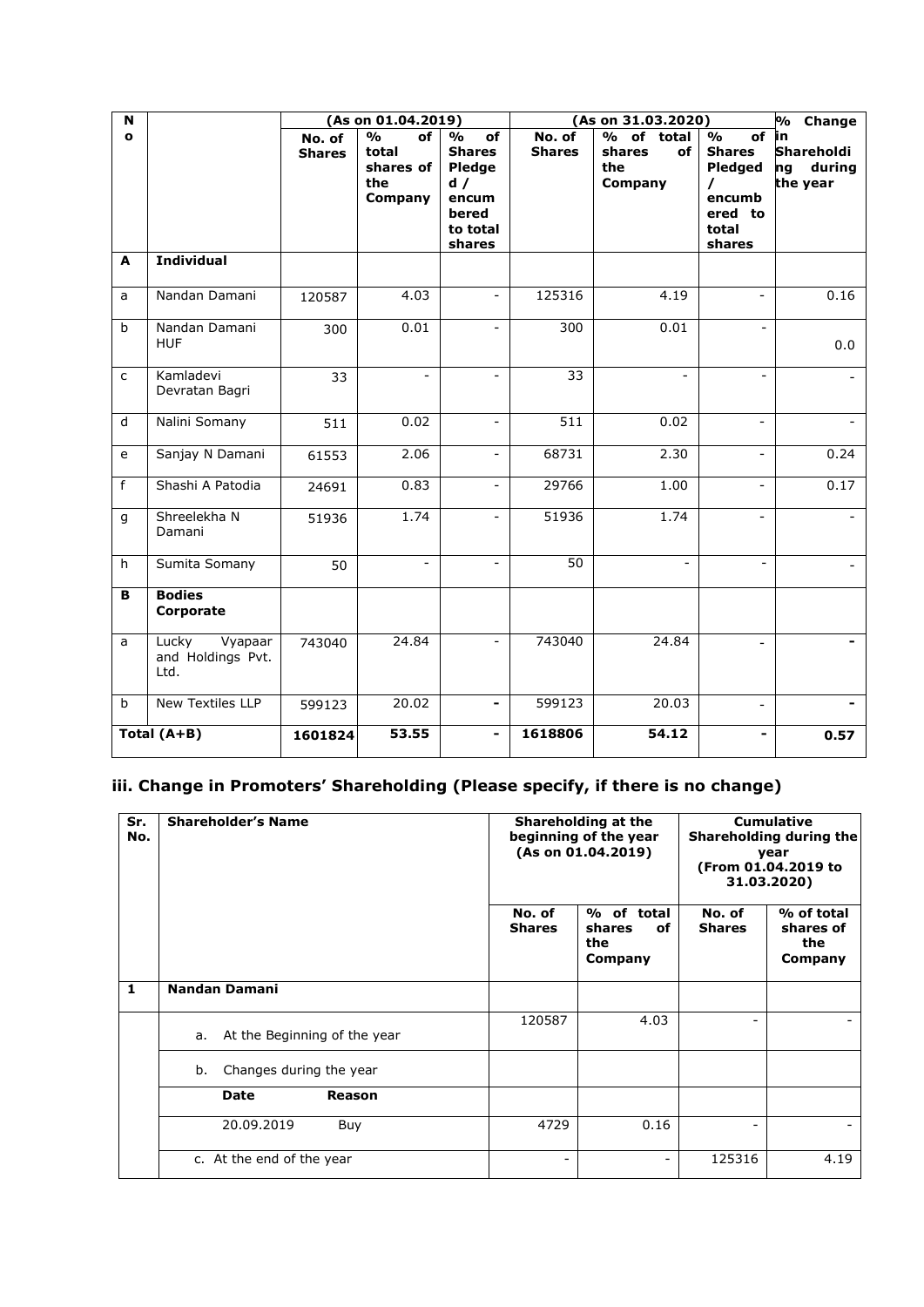| $\overline{\mathbf{2}}$ | Sanjay Nandan Damani               |       |      |                              |      |
|-------------------------|------------------------------------|-------|------|------------------------------|------|
|                         | At the Beginning of the year<br>a. | 61553 | 2.06 | $\qquad \qquad \blacksquare$ |      |
|                         | Changes during the year<br>b.      |       |      |                              |      |
|                         | <b>Date</b><br>Reason              |       |      |                              |      |
|                         | 13.03.2020<br>Buy                  | 6500  | 0.22 | 68053                        | 2.28 |
|                         | 20.03.2020<br>Buy                  | 678   | 0.02 | 68731                        | 2.30 |
|                         | At the end of the year<br>$C_{1}$  |       |      | 68731                        | 2.30 |
| 3                       | Shashi Amit Patodia                |       |      |                              |      |
|                         | At the Beginning of the year<br>a. | 24691 | 0.83 |                              |      |
|                         | Changes during the year<br>b.      |       |      |                              |      |
|                         | <b>Date</b><br>Reason              |       |      |                              |      |
|                         | 27.09.2019<br>Buy                  | 75    | 0.00 | 24766                        | 0.83 |
|                         | 06.03.2020<br>Buy                  | 5000  | 0.17 | 29766                        | 1.00 |
|                         | At the end of the year<br>$C_{1}$  |       |      | 29766                        | 1.00 |

# **iv. Shareholding Pattern of Top Ten Shareholders (Other than Director, Promoters and Holders of GDRs and ADRs)**

| Sr.<br><b>No</b> | For Each of the Top 10 Shareholders        |        | Shareholding at the beginning of<br>the year<br>(As on 01.04.2019) |                                           | <b>Cumulative Shareholding</b><br>during the year (From<br>01.04.2019 to<br>31.03.2020) |                                           |
|------------------|--------------------------------------------|--------|--------------------------------------------------------------------|-------------------------------------------|-----------------------------------------------------------------------------------------|-------------------------------------------|
|                  |                                            |        | <b>No. of Shares</b>                                               | % of total<br>shares of<br>the<br>Company | <b>No. of Shares</b>                                                                    | % of total<br>shares of<br>the<br>Company |
| $\mathbf{1}$     | <b>Life Insurance Corporation of India</b> |        |                                                                    |                                           |                                                                                         |                                           |
|                  | At the Beginning of the year<br>a.         |        | 598741                                                             | 20.02                                     |                                                                                         |                                           |
|                  | Changes during the year<br>b.              |        |                                                                    |                                           |                                                                                         |                                           |
|                  | <b>Date</b>                                | Reason |                                                                    |                                           |                                                                                         |                                           |
|                  | 31-05-2019                                 | Sell   | $-5000$                                                            | $-0.17$                                   | 593741                                                                                  | 19.85                                     |
|                  | 07-06-2019                                 | Sell   | $-20000$                                                           | $-0.67$                                   | 573741                                                                                  | 19.18                                     |
|                  | 21-06-2019                                 | Sell   | $-9000$                                                            | $-0.30$                                   | 564741                                                                                  | 18.88                                     |
|                  | 28-06-2019                                 | Sell   | $-16000$                                                           | $-0.54$                                   | 548741                                                                                  | 18.34                                     |
|                  | 19.07.2019                                 | Sell   | $-100$                                                             | $-0.00$                                   | 548641                                                                                  | 18.34                                     |
|                  | 26.07.2019                                 | Sell   | $-100$                                                             | $-0.00$                                   | 548541                                                                                  | 18.34                                     |
|                  | 09.08.2019                                 | Sell   | $-100$                                                             | $-0.01$                                   | 548441                                                                                  | 18.33                                     |
|                  | 20.09.2019                                 | Sell   | $-15000$                                                           | $-0.50$                                   | 533441                                                                                  | 17.83                                     |
|                  | 03.01.2020                                 | Sell   | $-2395$                                                            | $-0.08$                                   | 531046                                                                                  | 17.75                                     |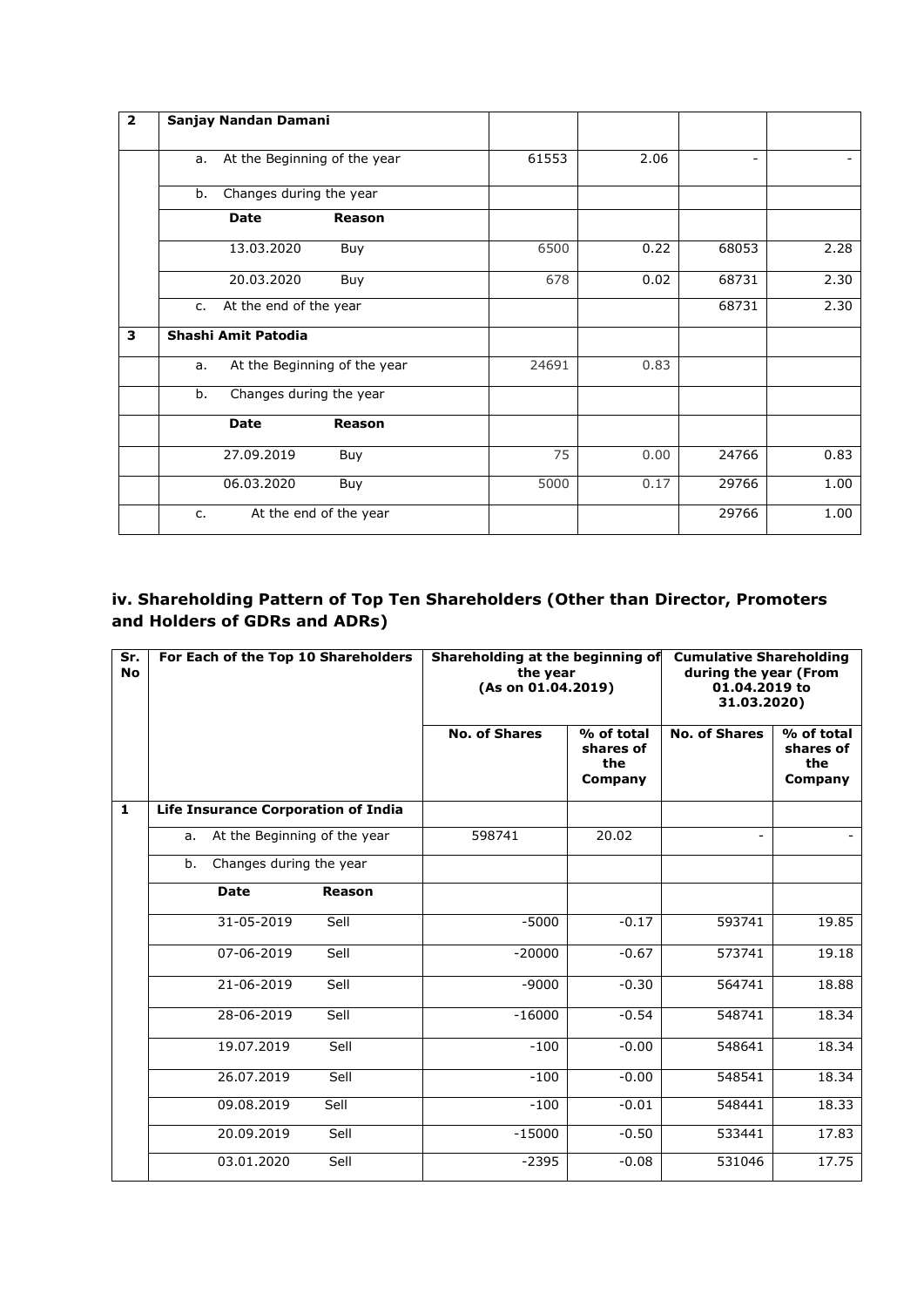|                         | 17.01.2020                                                 | Sell                         | $-100$                   | $-0.00$                   | 530946 | 17.75 |
|-------------------------|------------------------------------------------------------|------------------------------|--------------------------|---------------------------|--------|-------|
|                         | 14.02.2020                                                 | Sell                         | $-192$                   | $-0.01$                   | 530754 | 17.74 |
|                         | 06.03.2020                                                 | Sell                         | $-13000$                 | $-0.44$                   | 517754 | 17.30 |
|                         | 13.03.2020                                                 | Sell                         | $-10000$                 | $-0.33$                   | 507554 | 16.97 |
|                         | At the end of the year<br>c.                               |                              |                          |                           | 507554 | 16.97 |
| $\overline{\mathbf{2}}$ | The Oriental Insurance Company<br><b>Limited</b>           |                              |                          |                           |        |       |
|                         | At the Beginning of the year<br>а.                         |                              | 90900                    | 3.04                      | $\sim$ |       |
|                         | Changes during the year<br>b.                              |                              |                          | No change during the year |        |       |
|                         | At the end of the year<br>c.                               |                              | $\overline{\phantom{a}}$ |                           | 90900  | 3.04  |
| 3                       | *IEPF                                                      |                              |                          |                           |        |       |
|                         | At the Beginning of the year<br>a.                         |                              | 62927                    | 2.10                      |        |       |
|                         | Changes during the year<br>b.                              |                              |                          |                           |        |       |
|                         | <b>Date</b>                                                | Reason                       |                          |                           |        |       |
|                         | 18.10.2019                                                 | Trf                          | 8992                     | 0.30                      | 71919  | 2.40  |
|                         | At the end of the year<br>c.                               |                              |                          |                           | 79191  | 2.40  |
| 4                       | The NAV Bharat Refrigeration and<br><b>Industries Ltd.</b> |                              |                          |                           |        |       |
|                         | At the Beginning of the year<br>а.                         |                              | 30225                    | 1.01                      | $\sim$ |       |
|                         | Changes during the year<br>b.                              |                              |                          |                           |        |       |
|                         | <b>Date</b>                                                | Reason                       |                          |                           |        |       |
|                         | 05-04-2019                                                 | Buy                          | 21                       | 0.00                      | 30246  | 1.01  |
|                         | 10.05.2019                                                 | Buy                          | 667                      | 0.02                      | 30913  | 1.03  |
|                         | 24.05.2019                                                 | Buy                          | 142                      | 0.01                      | 31055  | 1.04  |
|                         | 07.06.2019                                                 | Buy                          | 5000                     | 0.17                      | 36055  | 1.21  |
|                         | 14.06.2019                                                 | Buy                          | 20146                    | 0.67                      | 56201  | 1.88  |
|                         | 21.06.2019                                                 | Buy                          | 223                      | 0.01                      | 56424  | 1.89  |
|                         | 28.06.2019                                                 | Buy                          | 32177                    | 1.07                      | 88601  | 2.96  |
|                         | 27.09.2019                                                 | Buy                          | 50                       | 0.00                      | 88651  | 2.96  |
|                         | At the end of the year<br>c.                               |                              |                          |                           | 88651  | 2.96  |
| $\overline{\mathbf{5}}$ | <b>Tapan Kumar Dey</b>                                     |                              |                          |                           |        |       |
|                         | a.                                                         | At the Beginning of the year | 27568                    | 0.92                      |        |       |
|                         | Changes during the year<br>b.                              |                              |                          |                           |        |       |
|                         | <b>Date</b>                                                | Reason                       |                          |                           |        |       |
|                         | 10.05.2019                                                 | Buy                          | 350                      | $\overline{0.01}$         | 27918  | 0.93  |
|                         | 24.05.2019                                                 | Buy                          | 278                      | 0.01                      | 28196  | 0.94  |
|                         | 20.09.2019                                                 | Buy                          | 104                      | 0.00                      | 28300  | 0.94  |
|                         | 18.10.2019                                                 | Buy                          | 200                      | 0.01                      | 28500  | 0.95  |
|                         | 25.10.2019                                                 | Buy                          | 500                      | 0.02                      | 29000  | 0.97  |
|                         | 01.11.2019                                                 | Sell                         | $-100$                   | $-0.00$                   | 28900  | 0.97  |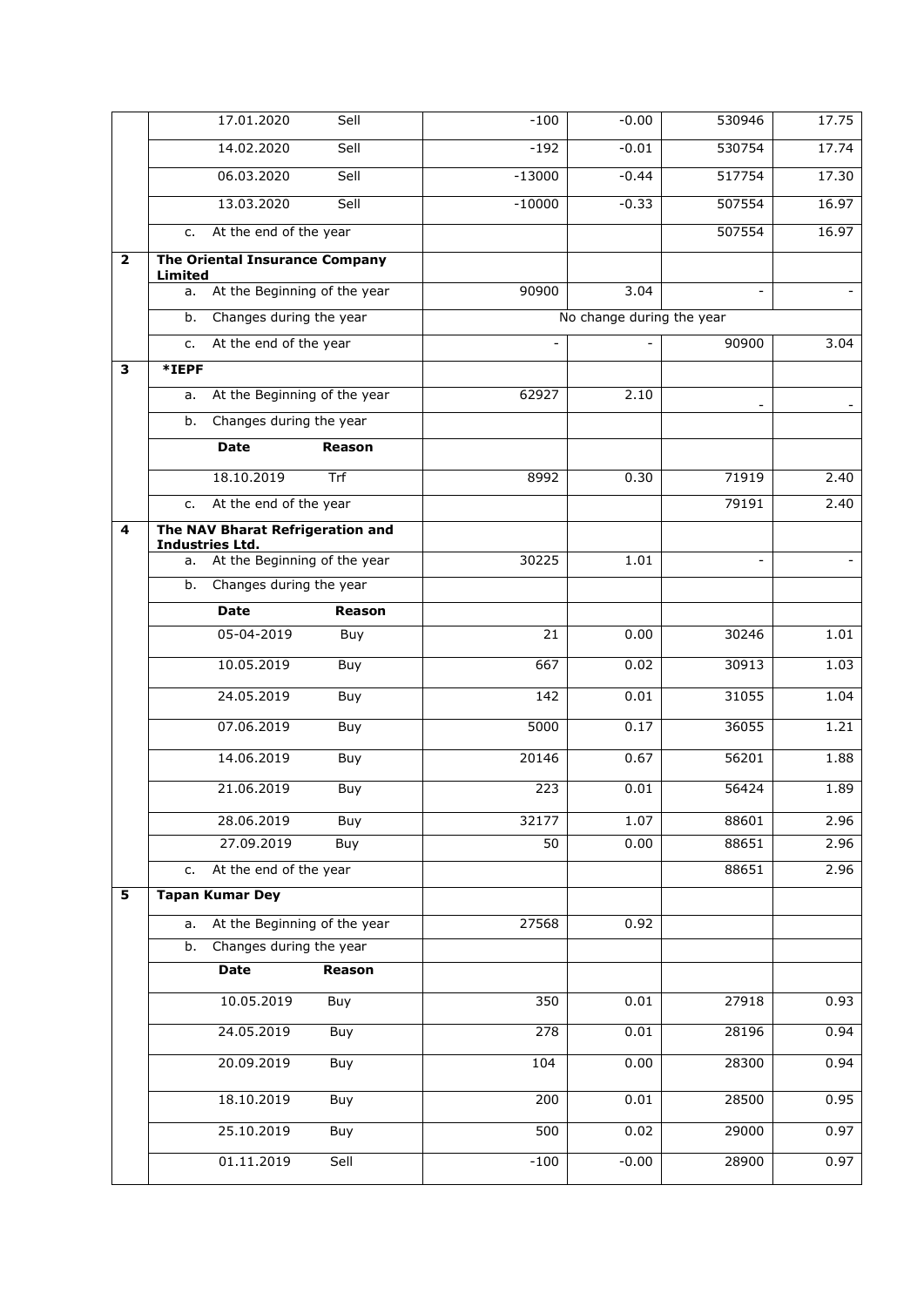|                          | 08.11.2019<br>Buy                  | 78              | 0.00                      | 28978 | 0.97 |
|--------------------------|------------------------------------|-----------------|---------------------------|-------|------|
|                          | 29.11.2019<br>Buy                  | 150             | 0.00                      | 29128 | 0.97 |
|                          | 27.12.2019<br>Buy                  | 55              | 0.00                      | 29183 | 0.97 |
|                          | 31.12.2019<br>Buy                  | 110             | 0.01                      | 29293 | 0.98 |
|                          | 31.03.2020<br>Buy                  | 297             | 0.01                      | 29590 | 0.99 |
|                          | 13.03.2020<br>Buy                  | 26              | 0.00                      | 29616 | 0.99 |
|                          | 27.03.2020<br>Buy                  | 290             | 0.01                      | 29906 | 1.00 |
|                          | c. At the end of the year          |                 |                           | 29906 | 1.00 |
| 6                        | <b>Shrinathji Flour Mills LLP</b>  |                 |                           |       |      |
|                          | At the Beginning of the year<br>a. | 26075           | 0.87                      |       |      |
|                          | Changes during the year<br>b.      |                 | No change during the year |       |      |
|                          | At the end of the year<br>c.       |                 |                           | 26075 | 0.87 |
| $\overline{\phantom{a}}$ | Shivani Vishal Jatia               |                 |                           |       |      |
|                          | At the Beginning of the year<br>a. | 19000           | 0.64                      |       |      |
|                          | Changes during the year<br>b.      |                 |                           |       |      |
|                          | <b>Date</b><br><b>Reason</b>       |                 |                           |       |      |
|                          | 28.06.2019<br>Buy                  | 1000            | 0.03                      | 20000 | 0.67 |
|                          | 05.07.2019<br>Buy                  | 164             | 0.00                      | 20164 | 0.67 |
|                          | 12.07.2019<br>Buy                  | 808             | 0.03                      | 20972 | 0.70 |
|                          | 19.07.2019<br>Buy                  | 11              | 0.00                      | 20983 | 0.70 |
|                          | 20.09.2019<br>Buy                  | 5000            | 0.17                      | 25983 | 0.87 |
|                          | 27.09.2019<br>Buy                  | 5000            | 0.17                      | 30983 | 1.04 |
|                          | 06.03.2020<br>Buy                  | 8000            | 0.26                      | 38983 | 1.30 |
|                          | 13.03.2020<br>Buy                  | 200             | 0.01                      | 39183 | 1.31 |
|                          | 20-03-2020<br>Buy                  | 99              | 0.00                      | 39282 | 1.31 |
|                          | At the end of the year<br>c.       |                 |                           | 39282 | 1.31 |
| 8                        | Laxmi Devi Damani                  |                 |                           |       |      |
|                          | At the Beginning of the year       | 13615           | 0.46                      |       |      |
|                          | Changes during the year<br>b.      |                 | No change during the year |       |      |
|                          | At the end of the year<br>c.       | $\Box$          |                           | 13615 | 0.46 |
| 9                        | <b>Samanvitha Securities</b>       |                 |                           |       |      |
|                          | At the Beginning of the year<br>a. | 9501            | 0.32                      |       |      |
|                          | Changes during the year<br>b.      |                 |                           |       |      |
|                          | Date<br>Reason                     |                 |                           |       |      |
|                          | 03.05.2019<br>Buy                  | 14              | 0.00                      | 9515  | 0.32 |
|                          | 21.06.2019<br>Sell                 | $-3871$         | $-0.13$                   | 5644  | 0.19 |
|                          | 28.06.2019<br>Sell                 | $-800$          | $-0.03$                   | 4844  | 0.16 |
|                          | 05.07.2019<br>Buy                  | 50              | 0.00                      | 4894  | 0.16 |
|                          | 26.07.2019<br>Buy                  | 62              | 0.01                      | 4956  | 0.17 |
|                          | 01.11.2019<br>Buy                  | 336             | 0.01                      | 5292  | 0.18 |
|                          | 06.12.2019<br>Buy                  | $-24$           | $-0.00$                   | 5268  | 0.18 |
|                          | 20.12.2019<br>Buy                  | 297             | 0.01                      | 5565  | 0.19 |
|                          | 27.12.2019<br>Buy                  | $\overline{25}$ | 0.00                      | 5590  | 0.19 |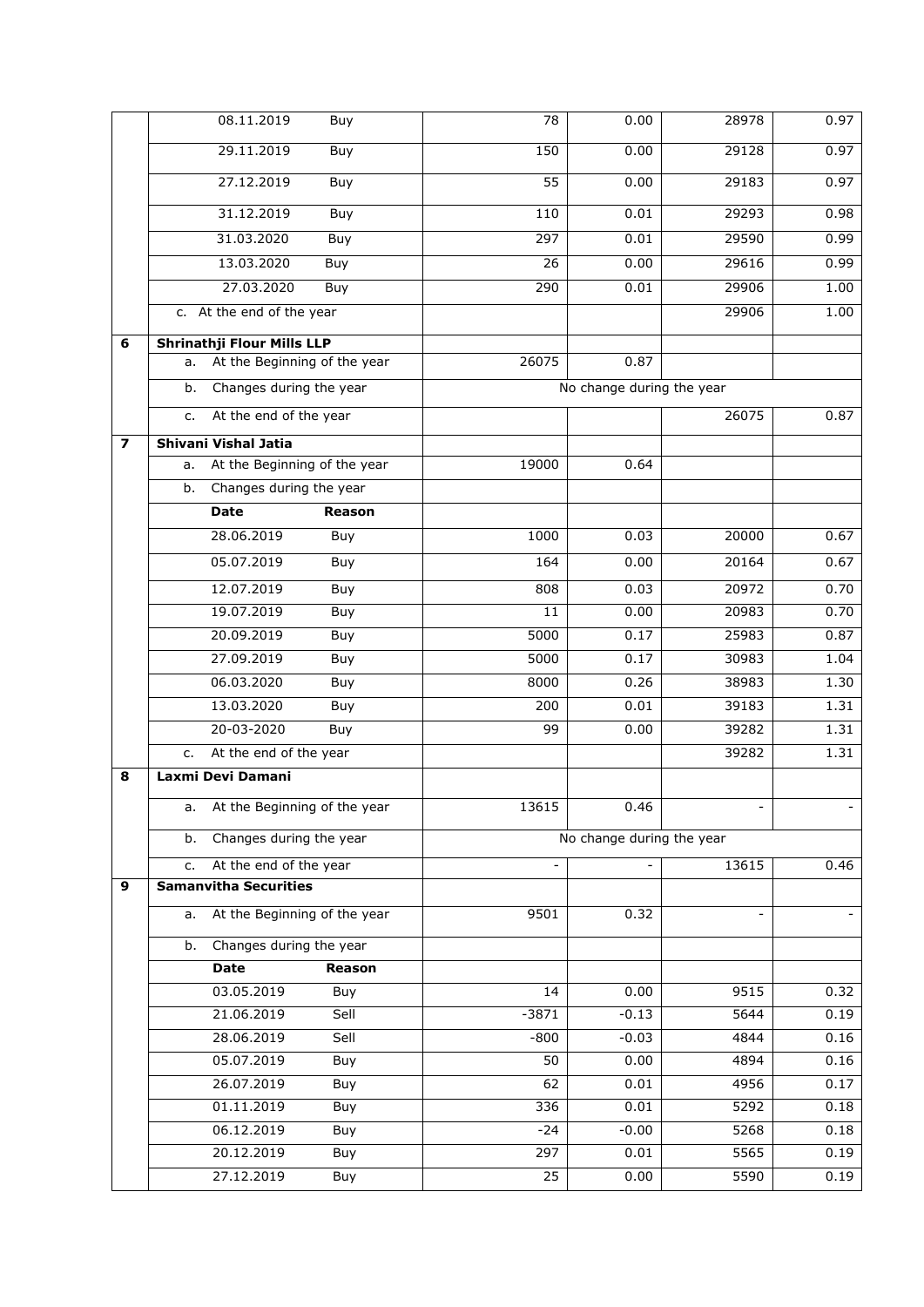|    | 10.01.2020<br>Buy                  | 26      | 0.00                      | 5616 | 0.19 |
|----|------------------------------------|---------|---------------------------|------|------|
|    | 31.01.2020<br>Buy                  | 90      | 0.00                      | 5706 | 0.19 |
|    | 07.02.2020<br>Buy                  | 60      | 0.00                      | 5766 | 0.19 |
|    | 14.02.2020<br>Buy                  | 54      | 0.00                      | 5820 | 0.19 |
|    | 21.02.2020<br>Buy                  | 10      | 0.00                      | 5830 | 0.19 |
|    | 28.02.2020<br>Buy                  | 80      | 0.01                      | 5910 | 0.20 |
|    | 13.03.2020<br>Sell                 | $-805$  | $-0.03$                   | 5105 | 0.17 |
|    | 27.03.2020<br>Buy                  | 725     | 0.02                      | 5830 | 0.19 |
|    | 31.03.2020<br>Sell                 | $-1623$ | $-0.05$                   | 4207 | 0.14 |
|    | At the end of the year<br>c.       |         |                           | 4207 | 0.14 |
| 10 | <b>VSL Securities Pvt Ltd</b>      |         |                           |      |      |
|    | At the Beginning of the year<br>а. | 8000    | 0.27                      | -    |      |
|    | Changes during the year<br>b.      |         | No Change during the year |      |      |
|    | At the end of the year<br>c.       | -       |                           | 8000 | 0.27 |

# **v. Shareholding of Directors and Key Managerial Personnel**

|                         | For Each of the Director and Key Managerial<br><b>Personnel</b> |                                                                 | Shareholding at the<br>beginning of the year<br>(As on 01.04.2019)                                                   |                           | <b>Cumulative</b><br>Shareholding during the<br>year From 01.04.2019 to<br>31.03.2020) |                         |                                              |
|-------------------------|-----------------------------------------------------------------|-----------------------------------------------------------------|----------------------------------------------------------------------------------------------------------------------|---------------------------|----------------------------------------------------------------------------------------|-------------------------|----------------------------------------------|
|                         |                                                                 |                                                                 |                                                                                                                      | No. of<br><b>Shares</b>   | O <sub>0</sub><br>of<br>total<br>shares of<br>the<br>Company                           | No. of<br><b>Shares</b> | % of total<br>shares<br>of<br>the<br>Company |
|                         |                                                                 | <b>Nandan Damani</b><br><b>Chairman &amp; Managing Director</b> |                                                                                                                      |                           |                                                                                        |                         |                                              |
|                         | a.                                                              | At the beginning of the year                                    |                                                                                                                      | 120587                    | 4.03                                                                                   | $\blacksquare$          |                                              |
|                         | b.                                                              | Changes during the year                                         |                                                                                                                      |                           |                                                                                        |                         |                                              |
|                         |                                                                 | <b>Date</b>                                                     | <b>Reason</b>                                                                                                        |                           |                                                                                        |                         |                                              |
|                         |                                                                 | 20.09.2019                                                      | Buy                                                                                                                  | 4729                      | 0.16                                                                                   |                         |                                              |
|                         | $C_{1}$                                                         | At the end of the year                                          |                                                                                                                      | $\overline{a}$            |                                                                                        | 125316                  | 4.19                                         |
| $\overline{\mathbf{2}}$ |                                                                 | Sanjay N Damani<br><b>Executive Director</b>                    |                                                                                                                      |                           |                                                                                        |                         |                                              |
|                         | a.                                                              | At the beginning of the year                                    |                                                                                                                      | 61553                     | 2.06                                                                                   | $\blacksquare$          |                                              |
|                         | b.                                                              | Changes during the year                                         |                                                                                                                      |                           |                                                                                        |                         |                                              |
|                         |                                                                 | <b>Date</b>                                                     | <b>Reason</b>                                                                                                        |                           |                                                                                        |                         |                                              |
|                         |                                                                 | 13.03.2020                                                      | Buy                                                                                                                  | 6500                      | 0.22                                                                                   | 68053                   | 2.28                                         |
|                         |                                                                 | 20.03.2020                                                      | Buy                                                                                                                  | 678                       | 0.02                                                                                   | 68731                   | 2.30                                         |
|                         | $C_{1}$                                                         | At the end of the year                                          |                                                                                                                      |                           | $\blacksquare$                                                                         | 68731                   | 2.30                                         |
| $\overline{\mathbf{3}}$ |                                                                 | Sandhya R Kini<br><b>Executive Director</b>                     |                                                                                                                      |                           |                                                                                        |                         |                                              |
|                         | а.                                                              | At the beginning of the year                                    |                                                                                                                      | 100                       | 0.00                                                                                   | $\blacksquare$          |                                              |
|                         | b.                                                              | for<br>reason                                                   | Date wise Increase/Decrease in Promoters<br>Shareholding during the year specifying the<br>increase/Decrease<br>(eq. | No change during the year |                                                                                        |                         |                                              |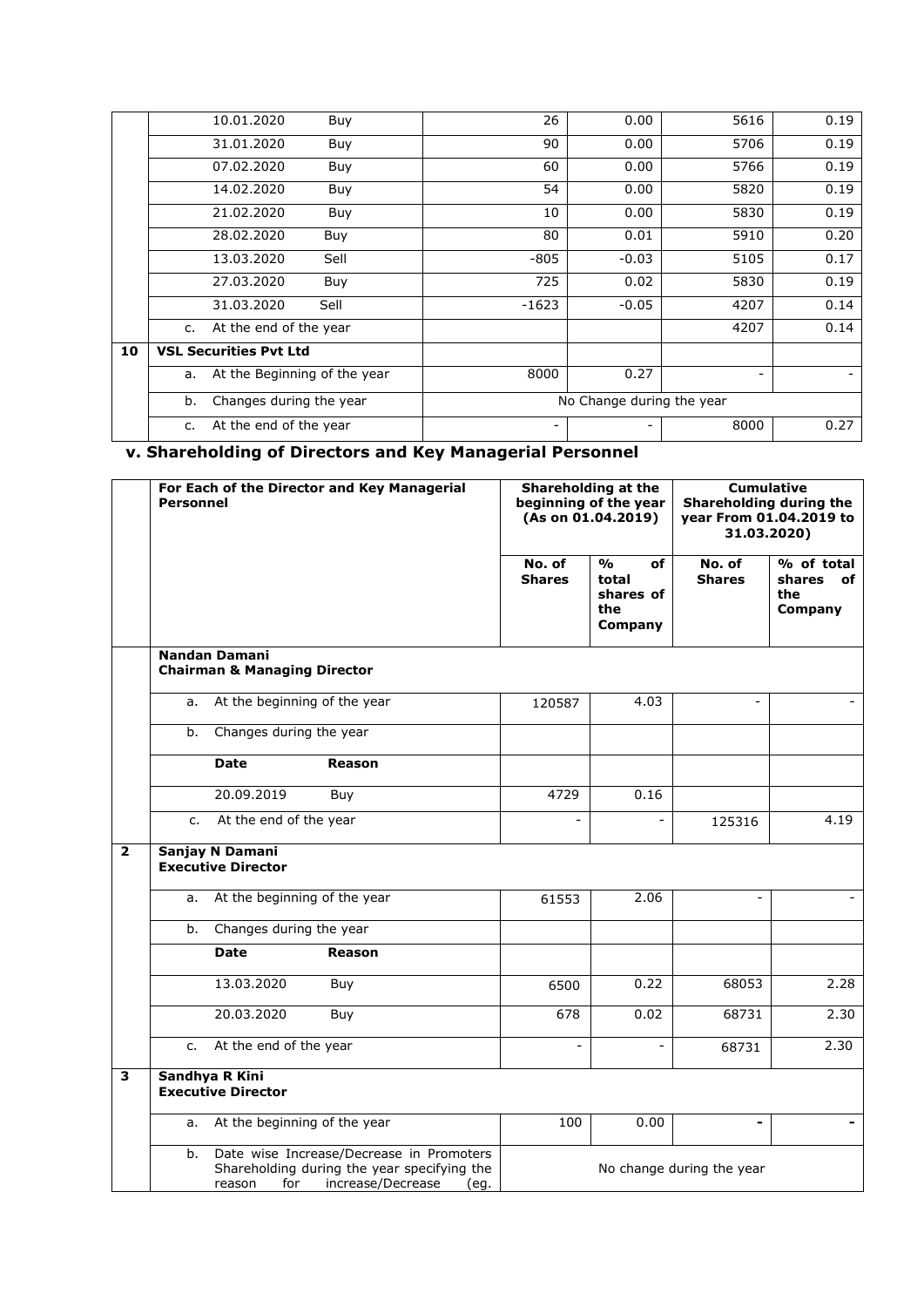|   | Allotment/ transfer/ bonus/ sweat equity<br>etc.)                                                                                                                                                    |                          |                           |                           |      |
|---|------------------------------------------------------------------------------------------------------------------------------------------------------------------------------------------------------|--------------------------|---------------------------|---------------------------|------|
|   | At the end of the year<br>c.                                                                                                                                                                         | $\overline{\phantom{a}}$ | $\overline{\phantom{0}}$  | 100                       | 0.00 |
| 4 | <b>SK Somany</b><br><b>Non-Executive Independent Director</b>                                                                                                                                        |                          |                           |                           |      |
|   | At the beginning of the year<br>a.                                                                                                                                                                   | 900                      | 0.03                      | $\overline{\phantom{a}}$  |      |
|   | Date wise Increase/Decrease in Promoters<br>b.<br>Shareholding during the year specifying the<br>increase/Decrease<br>reason<br>for<br>(eq.<br>Allotment/ transfer/ bonus/ sweat equity<br>etc.)     |                          |                           | No change during the year |      |
|   | At the end of the year<br>c.                                                                                                                                                                         | $\overline{\phantom{a}}$ |                           | 900                       | 0.03 |
| 5 | <b>V B Haribhakti</b><br><b>Non-Executive Independent Director</b>                                                                                                                                   |                          |                           |                           |      |
|   | At the beginning of the year<br>a.                                                                                                                                                                   | 300                      | 0.01                      |                           |      |
|   | Changes during the year<br>b.                                                                                                                                                                        |                          |                           |                           |      |
|   | <b>Date</b><br><b>Reason</b><br>19.07.2019<br>Sell                                                                                                                                                   | 250                      | 0.01                      |                           |      |
|   | At the end of the year<br>c.                                                                                                                                                                         |                          |                           | 50                        | 0.00 |
| 6 | Sabhapati G Shukla<br><b>Non-Executive Independent Director</b>                                                                                                                                      |                          |                           |                           |      |
|   | At the beginning of the year<br>a.                                                                                                                                                                   | 135                      | 0.00                      | $\blacksquare$            |      |
|   | Date wise Increase/Decrease in Promoters<br>b.<br>Shareholding during the year specifying the<br>increase/Decrease<br>reason<br>for<br>(e.q.<br>Allotment/ transfer/ bonus/ sweat equity<br>$etc.$ ) |                          | No change during the year |                           |      |
|   | At the end of the year<br>c.                                                                                                                                                                         | $\sim$                   | $\overline{\phantom{0}}$  | 135                       | 0.00 |
| 7 | Shri Surendra Kabra<br><b>Chief Financial Officer</b>                                                                                                                                                |                          |                           |                           |      |
|   | At the beginning of the year<br>а.                                                                                                                                                                   | -                        | -                         | -                         |      |
|   | Date wise Increase/Decrease in Promoters<br>b.<br>Shareholding during the year specifying the<br>increase/Decrease<br>for<br>reason<br>(e.q.<br>Allotment/ transfer/ bonus/ sweat equity<br>$etc.$ ) |                          |                           |                           |      |
|   | At the end of the year<br>c.                                                                                                                                                                         |                          |                           |                           |      |
| 8 | <b>Shri Shekhar R Singh</b><br><b>Company Secretary</b>                                                                                                                                              |                          |                           |                           |      |
|   | At the beginning of the year<br>a.                                                                                                                                                                   | $\blacksquare$           | ۰                         | $\blacksquare$            |      |
|   | Date wise Increase/Decrease in Promoters<br>b.<br>Shareholding during the year specifying the<br>increase/Decrease<br>reason<br>for<br>(e.q.<br>Allotment/ transfer/ bonus/ sweat equity<br>$etc.$ ) |                          |                           |                           |      |
|   | At the end of the year<br>c.                                                                                                                                                                         |                          |                           |                           |      |

*Smt Renu Jani and Shri Vijay S. Jindal, Directors of the Company did not hold any Shares during the year.*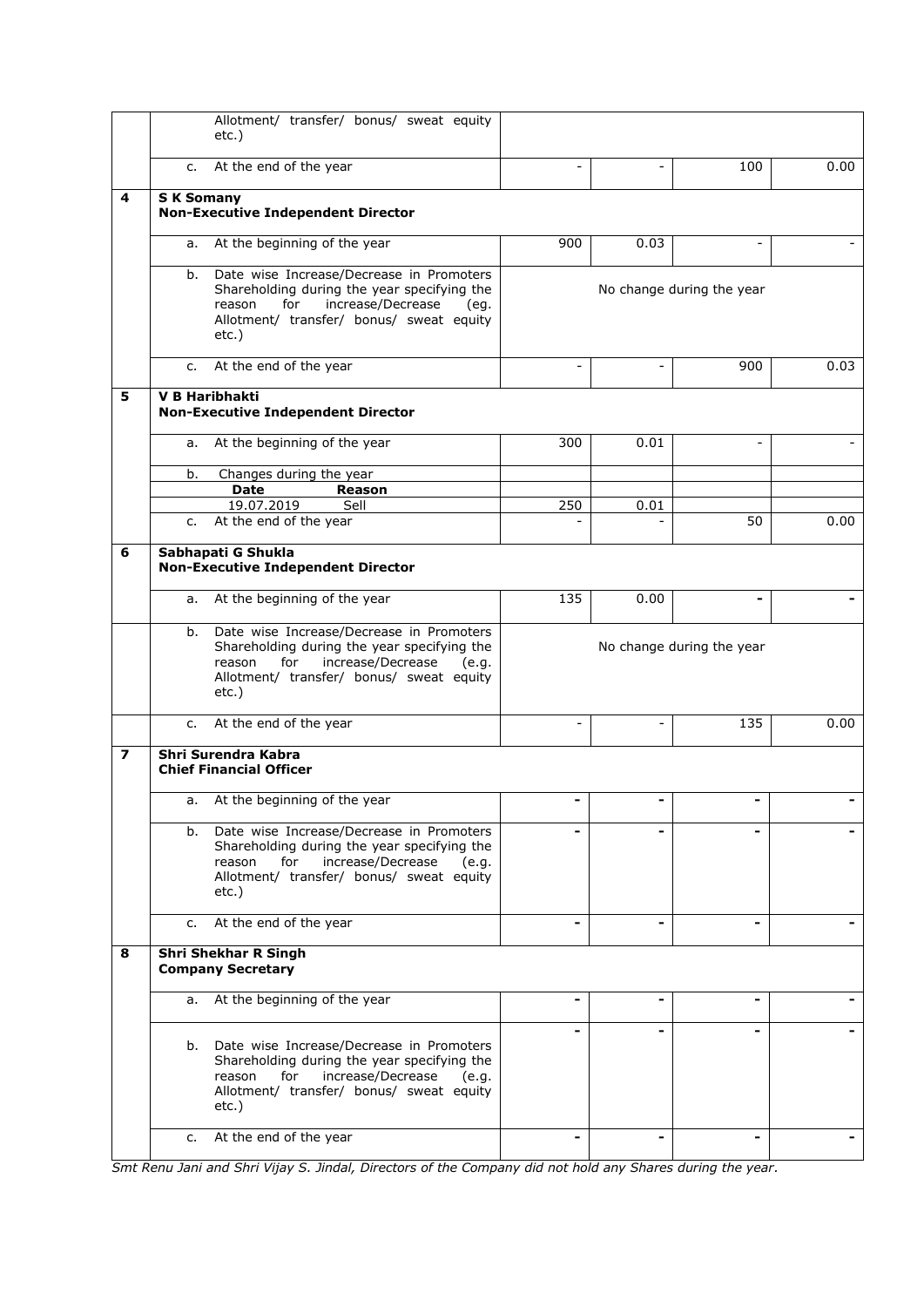# **V. INDEBTEDNESS**

Indebtedness of the Company including interest outstanding/ accrued but not due for payment

(In  $\bar{z}$ )

| SI.<br><b>No</b> |                                                  | <b>Secured</b><br>Loans<br>excluding<br>deposits | <b>Unsecured</b><br>Loan | <b>Deposits</b>          | <b>Total</b><br><b>Indebtedness</b> |
|------------------|--------------------------------------------------|--------------------------------------------------|--------------------------|--------------------------|-------------------------------------|
| year             | Indebtedness at the beginning of the financial   | --                                               | 3,06,27,730              | $\overline{\phantom{m}}$ | 3,06,27,730                         |
| j.               | Principal Amount                                 | ۰                                                |                          | $\overline{\phantom{a}}$ |                                     |
| ii.              | Interest due but not paid                        | ۳                                                |                          |                          |                                     |
| ii.              | Interest accrued but not due                     | ۳                                                |                          | L.                       |                                     |
| Total (i+ii+iii) |                                                  | ٠                                                | 3,06,27,730              | $\blacksquare$           |                                     |
|                  | Change in Indebtedness during the financial year |                                                  |                          |                          |                                     |
|                  | Addition                                         |                                                  |                          |                          |                                     |
|                  | Reduction                                        | ÷                                                | 1,01,83,652              | $\overline{\phantom{a}}$ | 1,01,83,652                         |
|                  | <b>Net Change</b>                                | ÷                                                | (1,01,83,652)            | $\overline{a}$           | (1,01,83,652)                       |
|                  | Indebtedness at the end of the financial year    |                                                  |                          |                          |                                     |
| Ť                | Principal Amount                                 | ۰                                                | 2,04,44,078              | $\overline{\phantom{a}}$ | 2,04,44,078                         |
| ii.              | Interest due but not paid                        | ۰                                                | $\overline{a}$           | ÷,                       |                                     |
| iii              | Interest accrued but not due                     | ÷                                                |                          | $\overline{a}$           |                                     |
|                  | Total (i+ii+iii)                                 | ٠                                                | 2,04,44,078              | $\overline{\phantom{a}}$ | 2,04,44,078                         |

#### **VI. REMUNERATION OF DIRECTORS AND KEY MANAGERIAL PERSONNEL**

#### **A. Remuneration to Managing Director, Whole-time Directors and / or Manager:**

|            |                                                                                        |                                          |                                        |                                   | (In ₹)                 |
|------------|----------------------------------------------------------------------------------------|------------------------------------------|----------------------------------------|-----------------------------------|------------------------|
| Sr.<br>No. | <b>Particulars of Remuneration</b>                                                     | Shri<br><b>Nandan</b><br>Damani<br>(CMD) | Shri Sanjay<br><b>N</b> Damani<br>(ED) | Smt.<br>Sandhya R<br>Kini<br>(ED) | Total<br><b>Amount</b> |
|            | Gross Salary                                                                           |                                          |                                        |                                   |                        |
| 1          | (a) Salary as per provisions contained in<br>Section 17(1) of the Income Tax Act, 1961 | 51,40,000                                | 7,20,000                               | 3,24,100                          | 61,84,100              |
|            | (b) Value of perquisites under Section 17(2)<br>Income Tax Act, 1961                   | 7,40,000                                 | 2,40,000                               | 2,52,000                          | 12,32,000              |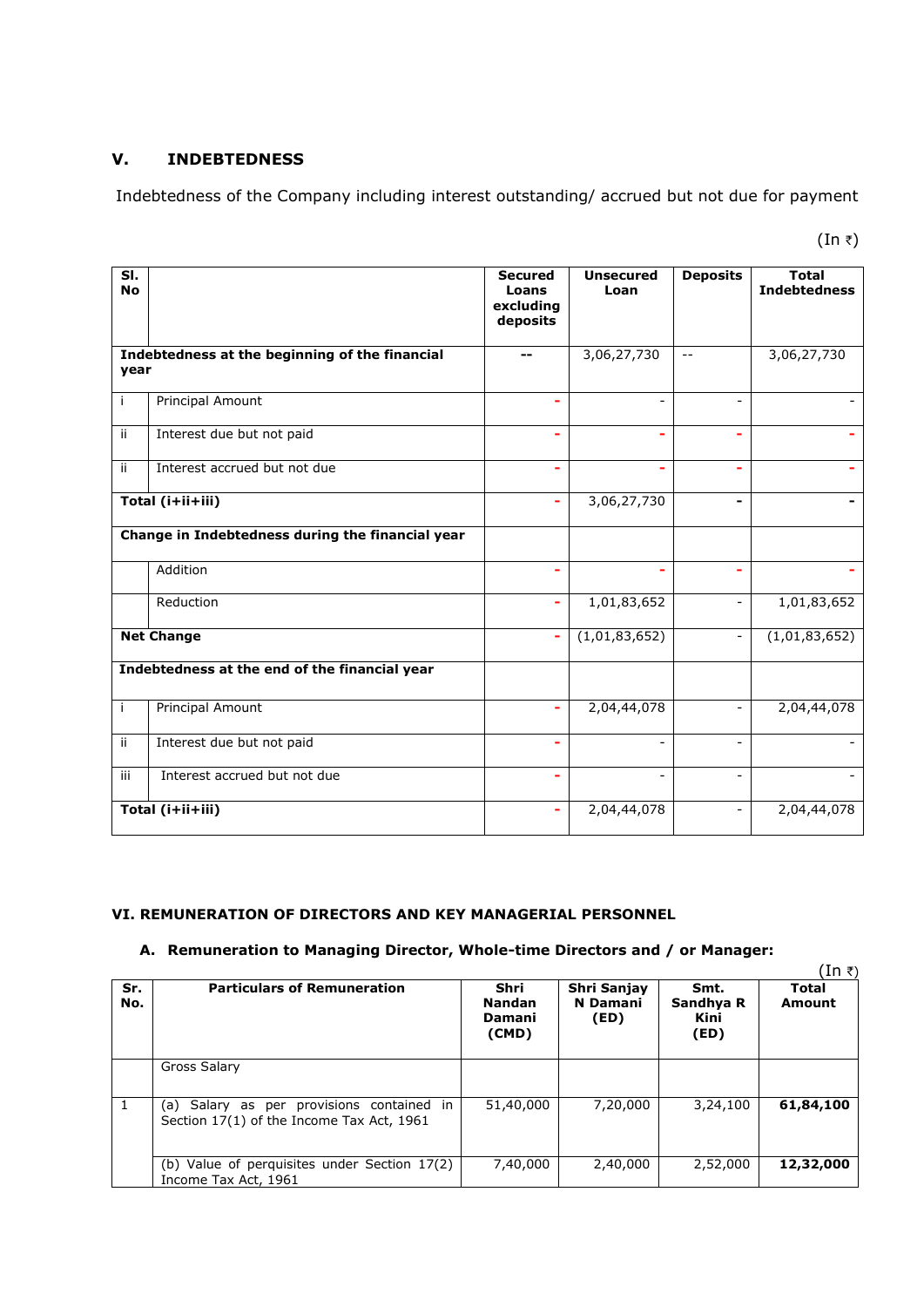|                | (c) Profits in lieu of salary under Section<br>17(3) Income Tax Act, 1961 |           |          |                          |           |
|----------------|---------------------------------------------------------------------------|-----------|----------|--------------------------|-----------|
| 2              | <b>Stock Options</b>                                                      | ۰         |          | $\overline{\phantom{a}}$ |           |
| 3              | Sweat Equity                                                              |           |          |                          |           |
| $\overline{4}$ | Commission                                                                |           |          |                          |           |
|                | - as % of profit                                                          |           |          |                          |           |
|                | - Others, specify                                                         |           |          |                          |           |
| 5              | Others, please specify                                                    |           |          |                          |           |
| Total (A)      |                                                                           | 58,80,000 | 9,60,000 | 5,76,100                 | 74,16,100 |

#### **B. Remuneration to other Directors:**

|              |                                                     |                                |                                |                                |                                      |                                             | (In ₹)   |  |
|--------------|-----------------------------------------------------|--------------------------------|--------------------------------|--------------------------------|--------------------------------------|---------------------------------------------|----------|--|
| Sr.<br>No.   | <b>Particulars of</b><br><b>Remuneration</b>        |                                |                                | <b>Name of Directors</b>       |                                      |                                             |          |  |
|              |                                                     |                                |                                |                                |                                      |                                             |          |  |
|              |                                                     | Shri V B<br><b>Haribhakti</b>  | Shri SK<br>Somany              | Shri Vijay S<br><b>Jindal</b>  | Shri<br>Sabhapati G<br><b>Shukla</b> | Smt<br>Renu<br>Jain                         |          |  |
|              |                                                     | Independent<br><b>Director</b> | Independent<br><b>Director</b> | Independent<br><b>Director</b> | Independent<br><b>Director</b>       | Non-<br><b>Executive</b><br><b>Director</b> |          |  |
| $\mathbf{1}$ | Independent<br><b>Directors</b>                     |                                |                                |                                |                                      |                                             |          |  |
|              | Fee for attending<br>Board/Committee<br>Meetings    | 1,00,000                       | 1,00,000                       | 30,000                         | 1,00,000                             |                                             | 3,30,000 |  |
|              | Commission                                          | $\overline{\phantom{0}}$       | $\overline{\phantom{0}}$       |                                |                                      |                                             |          |  |
|              | Other, please<br>specify                            | $\overline{a}$                 | $\overline{\phantom{a}}$       |                                | ÷                                    | $\overline{\phantom{a}}$                    |          |  |
|              | Total $(B)$ $(1)$                                   | 1,00,000                       | 1,00,000                       | 30,000                         | 1,00,000                             |                                             | 3,30,000 |  |
| 2            | Other Non -<br><b>Executive</b><br><b>Directors</b> |                                |                                |                                |                                      |                                             |          |  |
|              | Fee for attending<br>Board/Committee<br>Meetings    | ٠                              |                                |                                |                                      | 40,000                                      | 40,000   |  |
|              | Commission                                          | $\overline{a}$                 | $\overline{\phantom{a}}$       |                                |                                      |                                             |          |  |
|              | Other, please<br>specify                            | $\qquad \qquad \blacksquare$   |                                |                                | $\overline{\phantom{0}}$             |                                             |          |  |
|              | Total $(B)(2)$                                      | -                              | $\blacksquare$                 |                                | $\blacksquare$                       | 40,000                                      | 40,000   |  |
|              | Total $(B) = (1) + (2)$                             | 1,00,000                       | 1,00,000                       | 30,000                         | 1,00,000                             | 40,000                                      | 3,70,000 |  |

# **C. REMUNERATION TO KEY MANAGERIAL PERSONNEL OTHER THAN MD/MANAGER/WTD**

 $(\ln \bar{\tau})$ 

| Sr. No.<br><b>Particulars of Remuneration</b> | <b>Key Managerial Personnel</b><br>Total<br>Amount |
|-----------------------------------------------|----------------------------------------------------|
|-----------------------------------------------|----------------------------------------------------|